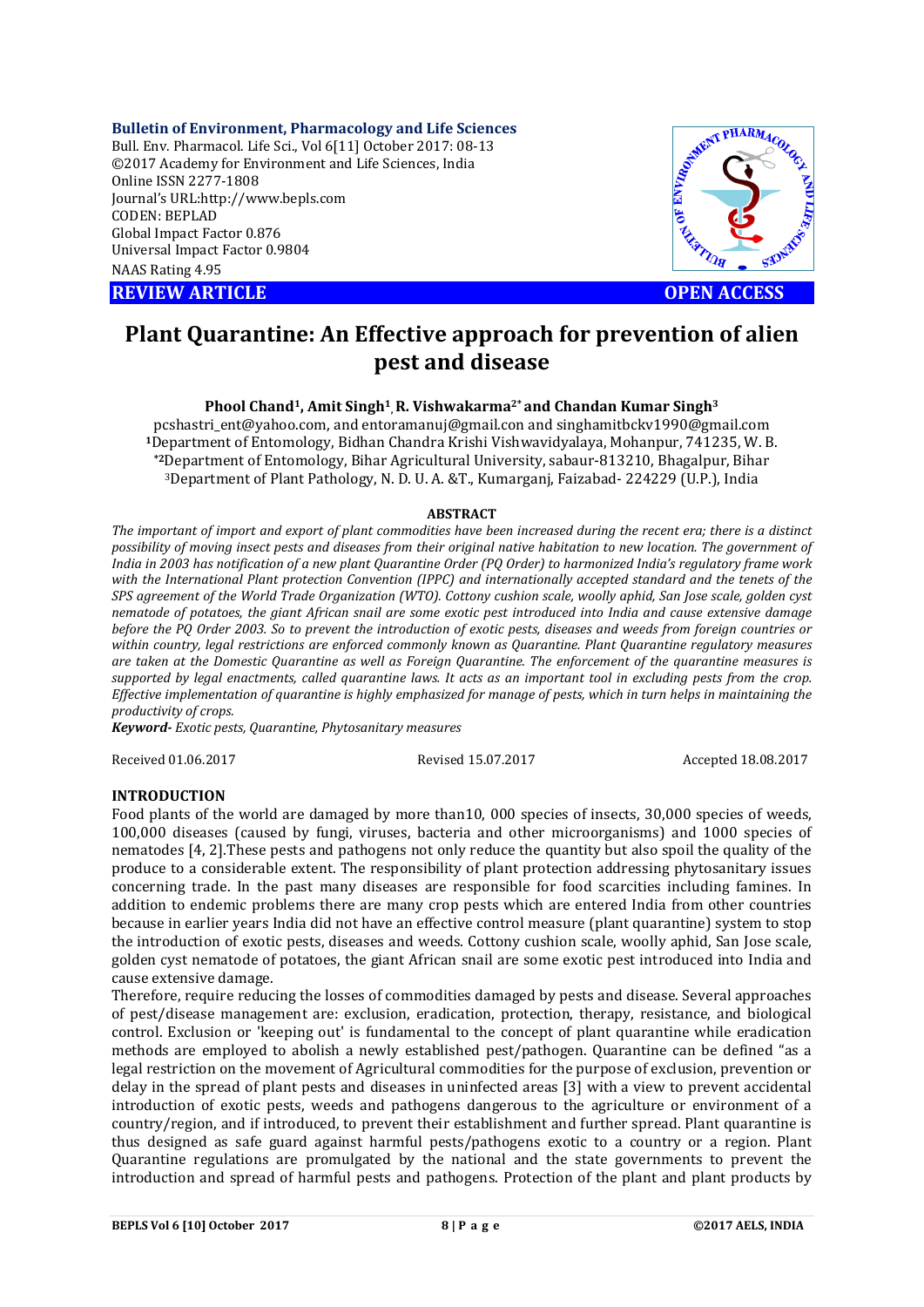quarantine however only become the governments at the turn of this century, following a series of catastrophic pest and diseases epidemics in different parts of the world. Exotic organisms when introduced have caused extensive damage classical examples of introductions of late blight of potato (*Phytopthora infestans*) was one of the famous examples for what an introduced disease can do to change to course of history, which occur in epidemic form in 1845 devastated entire potato crop in Irish leads to millions of people died due to starvation.

#### **History of Plant Quarantine in India**

The consciousness to quarantine actions in India started in early  $20<sup>th</sup>$ century when the Indian Government in 1906, ordered compulsory fumigation of imported cotton bales to prevent the introduction of the dreaded Mexican cotton boll weevil (*Antonymous grandis*). Destructive Insects and Pests Act, (DIP Act) was developed on February 3, 1914. Over the years the DIP Act was revised and amended several times. However it needs to be periodically reviewed and amended to meet the growing requirements of liberalized trade under the WTO. Directorate of Plant Protection, Quarantine and Storage, under the ministry of Food and Agriculture were setup in 1946 and Plant quarantine activity stared in 1946with the initiation of plant introduction scheme in the Botany Division at Indian Agricultural Research Institute (IARI) New Delhi. Directorate started in October1949its quarantine activities at Bombay seaport. First plant Quarantine and Fumigation station in India was formally inaugurated on December 25, 1951. National Bureau of Plant Genetic Resource (NBPGR) was created in August, 1976. Division of Plant Quarantine was created in 1978, with Entomology, Plant Pathology and Nematology sections. In October, 1988, the Plants, Fruits and seeds (Regulation of Import into India) order, 1989 popularly known as PFS order came into force.

#### **Plant quarantine as a national service**

From time to time, the introduced pests/pathogens have devastated crops and even created famine conditions in different parts of the world (Table-1).

| S. No.         | <b>Pests</b>                  | Scientific name                | Year | <b>Native Place</b> |
|----------------|-------------------------------|--------------------------------|------|---------------------|
|                | Coffee rust                   | Hemileia vastatrix             | 1879 | Srilanka            |
| $\overline{2}$ | Late blight of potato         | Phytophthora infestans         | 1883 | England             |
| 3              | Flag smut of wheat            | Urocystis tritici              | 1906 | Australia           |
| $\overline{4}$ | Downey mildew of grapes       | Plasmopara viticola.           | 1910 | Europe              |
| 5              | Rust of chrysanthemum         | Puccinia carthami              | 1904 | Japan/Europe        |
| 6              | Downey mildew of cucurbits    | Puccinia cubensis              | 1918 | Srilanka            |
| 7              | Downey mildew of maize        | Perenosclerospora philippensis | 1912 | Java                |
| 8              | Foot rot of Rice              | Fusarium moniliforme           | 1930 | South East Asia     |
| 9              | Black rot of crucifers        | Xanthomonas campestris         | 1929 | Java                |
| 10             | Leaf spot of sorghum          | Pseudomonas syringae           | 1934 | South Africa        |
| 11             | Powdery mildew of rubber      | <i><b>Oidiumheveae</b></i>     | 1938 | Malaya              |
| 12             | <b>Blank Shank of Tobacco</b> | Phytophthora nicotianae        | 1938 | Holland             |
| 13             | Fire blight of pear           | Erwinia amylovora              | 1940 | England             |
| 14             | Crown gall of Apple/pear      | Agrobacterium tumefaciens      | 1940 | England             |
| 15             | Bunchy top virus              | Pentalonia nigronervosa        | 1940 | Srilanka            |
| 16             | Canker of apple               | Sphaeropsis spp.               | 1943 | Australia           |
| 17             | Wart of potato                | Synchytrium endobioticum       | 1953 | Netherlands         |
| 18             | Bacterial blight of paddy     | Xanthomonas oryzae             | 1959 | Philippine          |
| 19             | Golden Nematode of potato     | Globodera pallida              | 1961 | Europe              |
| 20             | San Jose scale of apple       | Quadraspidio tusperniciosus    | 1900 | Italy               |
| 21             | Wooly aphid of apple          | Eriosoma lanigerum             | 1928 | Australia           |
| 22             | Sunflower downy mildew        | Plasmopara halstedii           | 1985 | Australia           |

**Table-1 Examples of Pests and Diseases introduced in India from other countries**

Ireland famine 1845, the late blight pathogen (*Phytophthora infestans*) introduced in Ireland from Central America and resulted almost total failure of the potato crop. Introduction of powdery mildew (*Uncinula necator*), Phylloxera and the downy mildew (*Plasmopara viticola*) in quick succession about the middle of 19<sup>th</sup> century from America virtually annihilated the grape vine industry of France. The chestnut blight (*Endothia parasitica*) was introduced into the US on the nursery stocks imported from the Orient about 1906. Within 25 years; the American chestnut was almost exterminated as a forest tree causing an estimated loss of 1000 million US dollars. In Sri Lanka, coffee was replaced by tea as a plantation crop because of the widespread epiphytotic of coffee leaf rust (*Hemileia vastatrix*) in 1868. Also, about 20,000 hectares of coconut plantation was devastated by the introduced coconut leaf minor (*Promecotheca cumingi*) during the late 1960s. In India also, several pests and diseases got introduced from time to time, some of which, like late blight of potato, banana bunchy top, bacterial blight and streak diseases of paddy,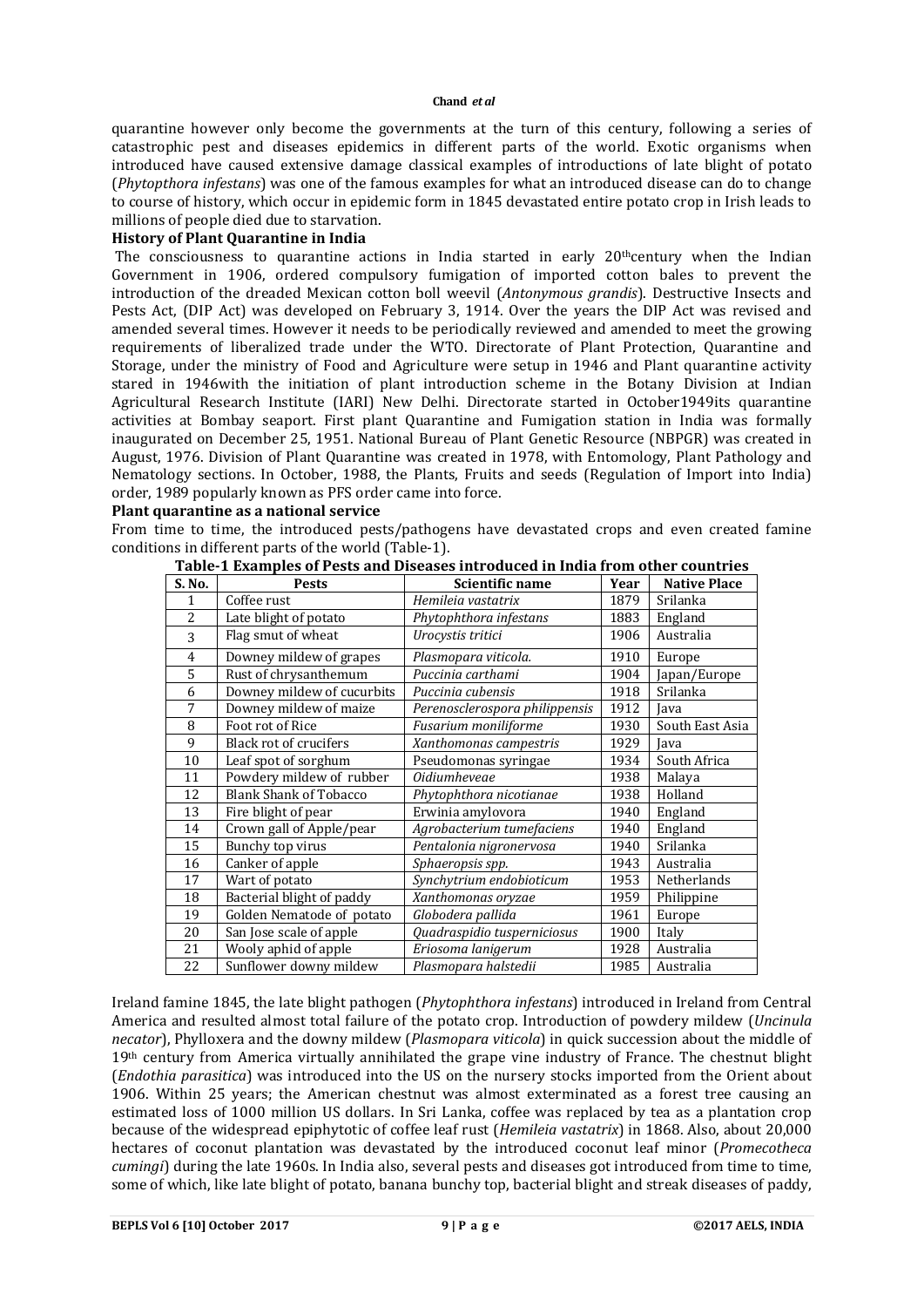have since become widespread. Some others like golden nematode and wart disease of potato and downy mildew of onion are still localized in certain parts of the country. The above examples only highlight the risks involved in inadvertent introduction of serious pests/diseases along with the planting material imported without adequate safeguards. Plant quarantine can provide such safeguards. Plant quarantine measures aim at providing protection to the agriculture of a country or region against the likely ravages of alien pests/pathogens should they get introduced and established. Quarantine not only helps to ward off the threats of exotic pests, but also aim to eliminate and prevent further spread of pests/pathogens (both indigenous and introduced) with restricted distribution within the country (domestic quarantine). According to Mathys [7], Government quarantine offers services which are beyond the capabilities of individual beneficiaries.

## **PLANT QUARANTINE SYSTEM IN INDIA**

Plant quarantine activities in India are carried out under the Destructive Insects and Pests Act (DIP Act) of 1914, and the rules and regulations framed from time to time there under by the Govt. of India. Seed was not covered under the DIP Act until 1984, when the Govt. of India brought forward a comprehensive 'Plants, Fruits and Seeds (Regulation of Import into India) Order, 1984'which came into force in June 1985.With a View to provide the farmers the best planting materials available in the world for maximizing productivity per unit area and to encourage the private seed industry in India not only to meet the internal requirements but also to develop export potential for high quality planting materials. The Government of Indian announced a new policy on seed development in September 1988.

The new policy covers the import of seeds/planting materials of wheat, paddy, coarse cereals, oilseeds, pulses, vegetables, flowers, ornamentals and fruit crops; Procedures for their import and the related plant quarantine procedures/requirements. This policy also states that absolutely no compromise shall be made with the requirements of plant quarantine procedures to prevent entry into the country of exotic pests, diseases and weeds detrimental to Indian agriculture. Therefore, to meet the plant quarantine requirements in respect to the provisions of the new seed policy, the Govt. of India brought forward, through Gazette Notification, the updated Plants, Fruits and Seeds (Regulation of Import into India) Order, 1989.

The main features of the existing plant quarantine regulations in India are as follows:

(1) No consignment of seeds/planting materials shall be imported into India without a valid 'Import Permit', which is to be issued by a competent authority, to be notified by the Central Government from time to time in the Official Gazette.(2) No consignment of seeds/planting materials shall be imported into India unless accompanied by a 'Phytosanitary Certificate' issued by the official Plant Quarantine Service of the source country. (3) All consignments of plants and seeds for sowing/propagation/planting purposes shall be imported into India through land customs station, seaport, airport at Amritsar, Bombay, Calcutta, Delhi and Madras, and such other entry points as may be specifically notified by the Central Government from time to time, where these shall be inspected and, if necessary, fumigated, disinfested/disinfected by authorized plant quarantine officials, before quarantine clearance. (4) Seeds/planting materials requiring isolation growing under detention, shall be grown in post entry quarantine facility approved and certified by the Designated Inspection Authority (DIA) to conform to the conditions laid down by the Plant Protection Adviser to the Govt. of India. (5) Hay, straw or any other materials of plant origin shall not be used as packing material.(6) Import of soil, earth, sand, compost, and plant debris accompanying seeds/planting materials shall not be permitted. However, soil can be imported for research purposes under a special permit issued by the Plant Protection Adviser to the Govt. of India.

The DIP Act empowers the Central Government to make rules for regulating the import of seeds/planting materials into India and also the movement of the materials from one State to another within the country. The State Governments are also empowered to enact rules/regulations to regulate the movement of materials from one region/area to another within a State. The Directorate of Plant Protection, Quarantine & Storage, headed by the Plant Protection Adviser to the Govt. of India, is primarily responsible for enforcing the quarantine rules and regulations framed under the DIP Act in the country. For this purpose, plant quarantine and fumigation stations have been established at various international airports, seaports and land custom stations where the incoming consignments are inspected, fumigated or otherwise disinfested/disinfected before release to indenters. Consignments of plants/seeds for sowing/planting/propagation purposes, however, can only be imported through Amritsar, Bombay, Calcutta, Delhi and Madras quarantine stations, where facilities in respect to well-equipped laboratories, quarantine green houses and trained scientific and technical manpower are being strengthened to adequately meet the quarantine needs. Quarantine and fumigation stations under the Directorate of Plant Protection, Quarantine & Storage handle bulk imports for commerce and for planting.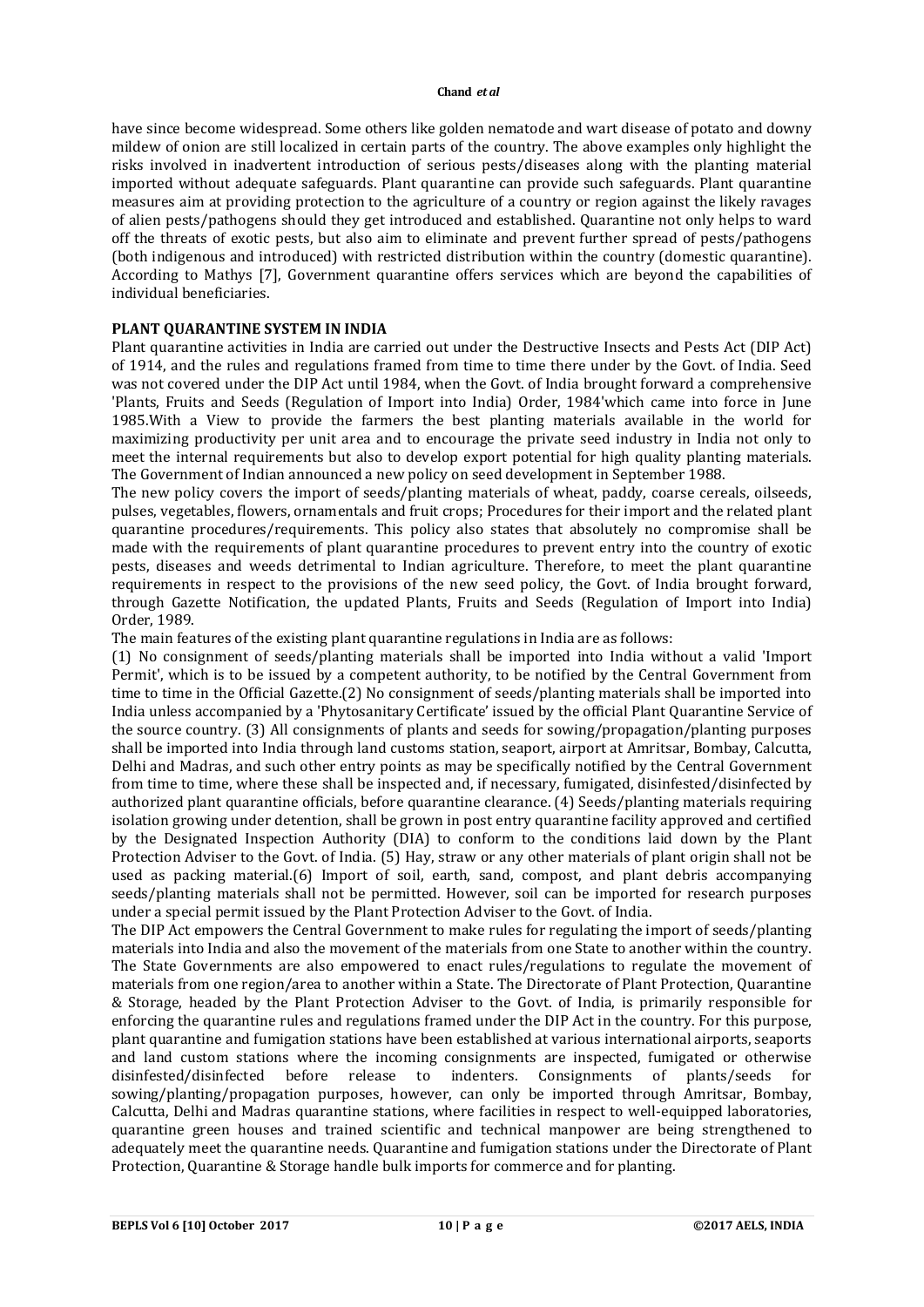#### **Assistances involved in Plant Quarantine**

The authority to implement the quarantine rules and regulation formed under DIP Act rest basically with the Directorate of Plant Protection, Quarantine and Storage, under the ministry of Agriculture. The organization handles bulk import and export of seed and planting material for Commercial purposes. Presently there are total '26'different quarantine stations located 10 at Airports (Amritsar, Bombay, Kolkata, Hyderabad, Chennai, New Delhi, Patna, Tiruchirpally, Trivandrum, Varanasi), 9 at Seaports (Bhavnagar, Mumbai, Kolkata, Cochin, Nagapatnam, Rameshwaram, Tuticorin, Vishakapatnarn) and 7 at Land Frontiers (Amritsar Railway station, Attari-Wagha Border, Attari-Railway station, Bongaon-Benapol border, Gede Road, railway station, Panitanki, Kalimpong).

## **National coordination**

Most of the plant material enters in the country through air cargo or air mail parcels. The New Seed Policy now permits private enterprises to introduce more material in certain cases under Open General Licence. Mass consignments for consumption or sowing are brought by ships, and small research consignments through air freight or by post, a variety of research institutes under the Indian Council of Agricultural Research (ICAR) and the Council of Scientific& Industrial Research (CSIR) systems, agricultural universities, state departments of agriculture and the private individuals/agencies are the ultimate users of the introduced germplasm material in crop improvement programmes.

The customs, postal, International Airport Authority and Port Authority of India should ensure that the consignments/post parcels containing seeds/planting materials are cleared quickly and are sent compulsorily to the plant quarantine services. The consignments should never be released directly to the users. All international airports/seaports/international post offices should have plant quarantine counters along with the customs counters: Various research institutes and agricultural universities can also contribute a great deal in this respect. The users of the introduced material, whether they are from the research institutes, universities, agriculture departments or private individuals/agencies, could also contribute a lot in the smooth flow of planting material. They should requirement for import permit, phytosanitary certificates.

## **International/regional cooperation**

Plant quarantine, while being state in completing, is international in character. Therefore, international/regional cooperation is very necessary for achieving the objectives since plant genetic resources are a world resource meant for the welfare of the human race as a whole. Cooperation on the following lines would greatly help in safe exchange of germplasm materials.

1. Association of plant quarantine stations proposed by Kahn [5] to make easy the exchange of genetic stocks and scientific information at international/regional level. Material passing through a plant quarantine station will have very low pest/pathogen risk.

2. At present, thousands of seed samples of a variety of crops are being exchanged by different countries for breeding purposes. This has exposed many countries to the hazards of serious and new seed borne pests/pathogens.

## **Inspection Procedures in quarantine station**

Visual inspection, X-ray test, washing test, Sedimentation test, Incubation test, Grow out test, Serological methods: (a) ELISA (Enzyme Linked Immunosorbant Assay) (b) DIBA (Dot Immuno-binding Assay) (c) ISEM (Immuno-sorbant Electron Micro Scopy) (d) Latex agglutination test, Nucleic acid hybridization and Polymerase chain reaction (PCR).

## **Domestic Quarantine Regulations**

Central government function the domestic quarantine regulations through powers vested under section 4A, B & D and section 5 authorizes the state governments to enact similar regulations and section 5Aprovides for the penalties. The central, government-issued first domestic quarantine notification against fluted scale (*Icerya purchasi*) and San Jose scale (*Quadraspidiotu sperniciosus*) in the year 1944 and 1953, respectively. Govt. of India issued notification to prevent the spread of Banana bunchy top virus disease from Assam, Kerala, Orissa and Tamil Nadu, potato wart (*Synchytrium endobioticum*) from West Bengal and apple scab (*Venturia inequalis*) from Himachal Pradesh in year of 1951, 1959 and 1977, respectively [1].

#### **Salvaging of infected materials**

Once a pest, pathogen or a weed has been detected in the introduced planting material, quarantine officials must make all efforts to disinfect/decontaminate the material and make it available for further exploitation in the country without undue delay. The mechanical cleaning approaches used for salvaging are, hot water treatment, X-ray, radiography, fumigation chemical treatments and growing in isolation of chemically treated seed material [12].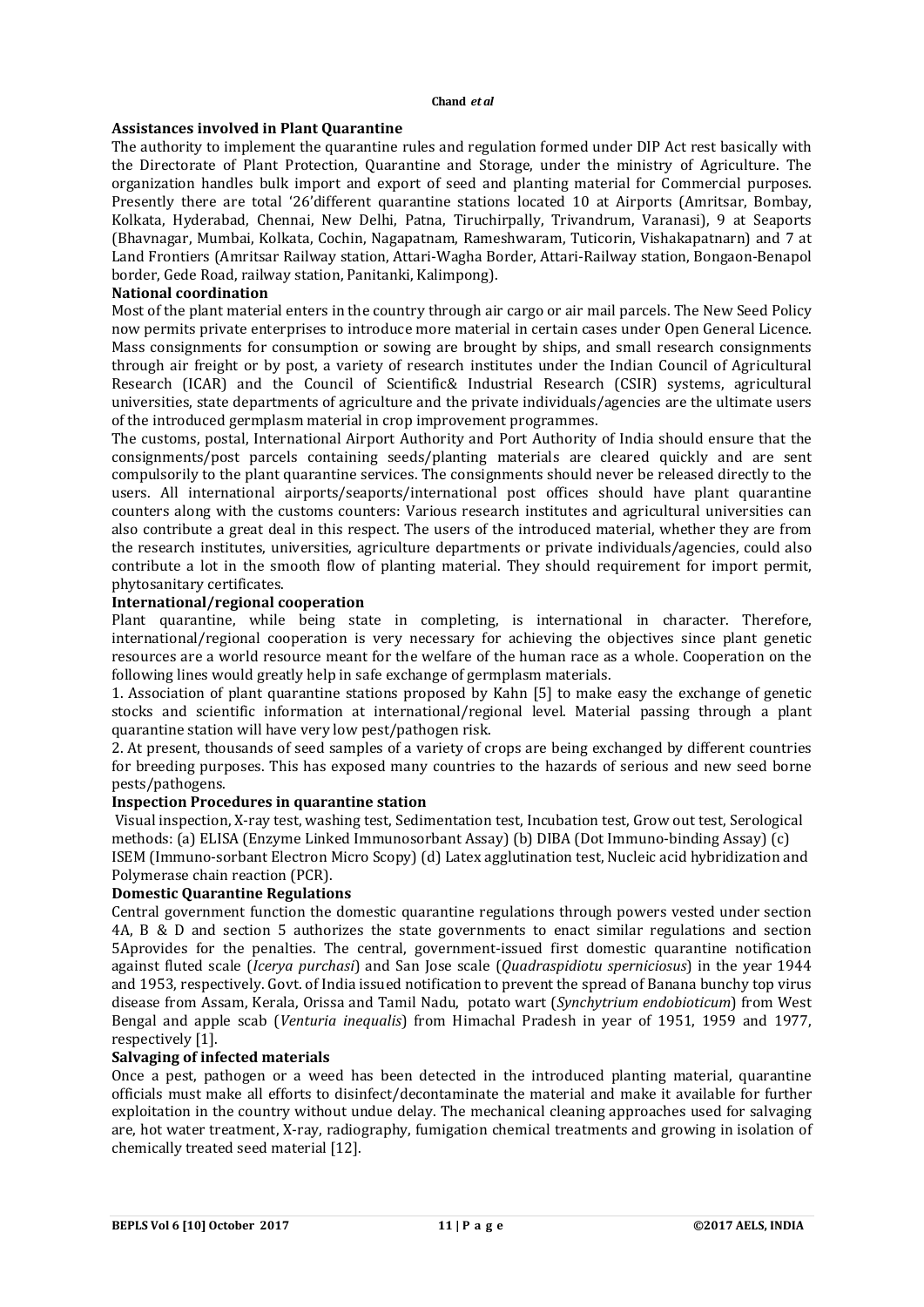## **Pest Risk Analysis (PRA) in Plant Quarantine/Quarantine regulations**

The Central and the state government to prevent the introduction and spread of dangerous pests and pathogens in view of various rise in the significant of import and export of the plant commodities during the recent years, the current plant quarantine procedure seem to be far from being satisfactorily equipped. To cope with these difficulties, there hamper free market accessibility to the plant commodities and the quarantine should be based on the PRA6. Risk can be defined as expected magnitude of loss. Analysis of pest risk while introducing seeds planting materials is essential to determine the potential of a pest to cause damage. In common, risks are more with the introduction vegetative propagules than true seed. Further, pathogens risks like viruses, downy mildews, smuts and many bacteria carried inside the seed without any external symptoms *etc*. [3, 8, 9].When vegetative propagules are introduced, rooted plants, and other underground plant parts like rhizomes, suckers, runners, etc. carry higher risks than bud wood, scions and un rooted cuttings. In any case, bulk introductions are always risky as thorough examination and treatment in such cases is very difficult and planting area is far too large to prevent the establishment and spread of the introduced pest/disease.

Based on these factors, plant quarantine regulates the introductions as follows:

1. *Complete embargo/prohibition:* When the pest risk is very high, the safeguards available in the country are not adequate and, therefore, import is prohibited.

2. *Post-entry quarantine:* The risk is very high but adequate safeguards in the form of post-entry isolation growing facilities are available.

3. *Restricted:* Pest risk is not high and import permit is required stipulating conditions for entry, inspection and treatment.

4. *Unrestricted:* Import permit is not required, and material may enter without restriction. While formulating quarantine regulations, local conditions like crop spectrum and environmental conditions are also to be considered. Since quarantine regulations are designed to break the life cycle of the pest/pathogen involved, the presence of alternator collateral hosts in the country of import and their introduction should also be taken into account.

## **Pest investigation in Plant Quarantine**

Since the plant quarantine introduced as legal approach to restrict the entry of any exotic pests and made such as barrier free border etc. Leaf curl virus of cotton has entered in Rajasthan and Punjab bordering Pakistan during early nineties. Pest surveillance should be an integral component of plant quarantine services to make them useful and effective. Pest surveillance is essential to detect occurrence of exotic pest/disease in the early stages of their introduction so as to adopted and enforce domestic quarantine regulation to ward off their further spread or to check the movement of seed and seed material to other areas [1,2, 11, 12].

#### **LIMITATIONS AND CONSTRAINTS**

i. Lack of organized services of PQ at state level, ii. Lack of inert state border PQ check posts at railway and road links, iii. Lack of concerned and coercive action at the state Govt. level, iv. Lack of rigorous seed/stack certificates or nursery infection.

# **CONCLUSION**

The adding of new species (pest and disease) to an environment can affect the well-being of people, whether through fiscal or health. The PO processes acts as an important device in excluding pests from the crop. Current implementation of quarantine is greatly emphasized for managing of pests, which in turn helps in conserving the productivity of crops.

#### **REFERENCES**

- 1. Anonymous, (1980). Plant Quarantine information, Govt. of India, Ministry of Agriculture, Department of Agriculture and Cooperation, Directorate of Plant Protection, Quarantine and Storage, Faridabad, 18pp,
- 2. Dhaliwal, G.S., Dhawan, A.K. and Singh, R., (2007). Biodiversity and ecological agriculture: Issues and perspectives. *Indian Journal of Ecology,* 34(2):100-109.
- **3.** Gupta, K. and Khetarpal R.K., (2004), Concept of regulation pests their risk analysis and Indian scenario, *Annual Review of Plant Pathology*, **4,** 409-441
- 4. Hall, R., (1995), Challenges and prospects of integrated pest management. In: *R. Reuveni* (ed.) Novel Approaches to Integrated Pest Management. *Lewis Publishers, Boca Raton*, Florida, USA, 1-19 pp..
- 5. Kahn, R.P., (1977), Plant quarantine: Principles, methodology and suggested approaches, *In Plant health and quarantine in international transfer of plant genetic resources* (Eds., W.B. Hewitt and L. Chiarappa). CRC Press, Cleveland, USA. 289308. pp.
- **6.** Khetarpal, R. K., Gupta, K., (2005),Status of Plant Protection in India in the wake of International Agreements, *Indian Journal of Plant Protection*, **33,** 153-163